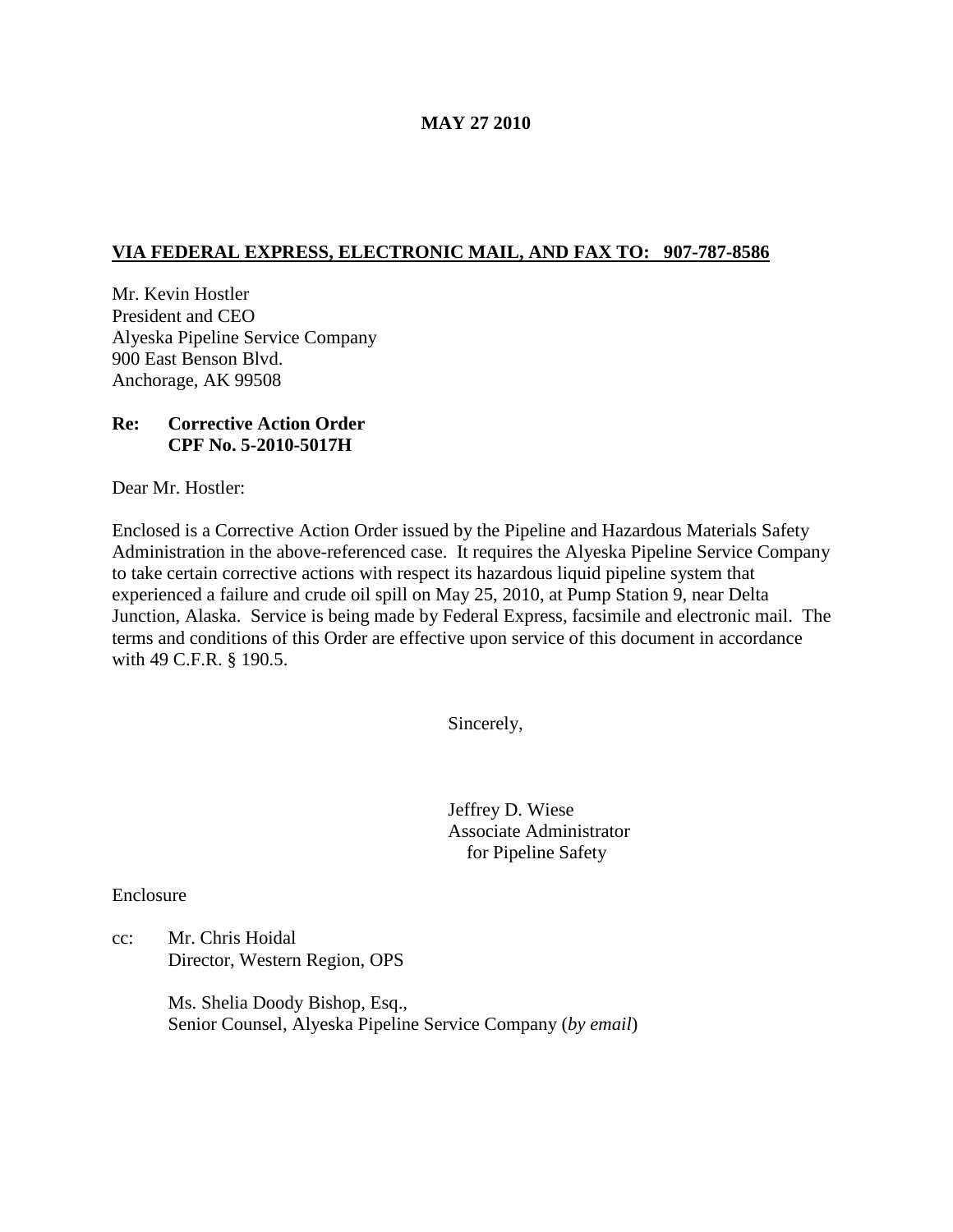## **U.S. DEPARTMENT OF TRANSPORTATION PIPELINE AND HAZARDOUS MATERIALS SAFETY ADMINISTRATION OFFICE OF PIPELINE SAFETY WASHINGTON, D.C. 20590**

**) In the Matter of ) ) Alyeska Pipeline Service Company, ) CPF No. 5-2010-5017H ) Respondent. ) \_\_\_\_\_\_\_\_\_\_\_\_\_\_\_\_\_\_\_\_\_\_\_\_\_\_\_\_\_\_\_\_\_\_\_\_)**

**\_\_\_\_\_\_\_\_\_\_\_\_\_\_\_\_\_\_\_\_\_\_\_\_\_\_\_\_\_\_\_\_\_\_\_\_**

### **CORRECTIVE ACTION ORDER**

#### **Purpose and Background**

This Corrective Action Order is being issued, under authority of 49 U.S.C. § 60112, to require Alyeska Pipeline Service Company (Alyeska or Respondent), to take the necessary corrective action to protect the public, property, and the environment from potential hazards associated with a failure involving Respondent's hazardous liquid pipeline system which runs from the North Slope of Alaska to the Valdez Marine Terminal (Trans Alaska Pipeline System or TAPS).

On May 25, 2010, a failure occurred on TAPS resulting in a release of crude oil from a breakout tank that is part of the pipeline facility. The cause of the failure has not yet been determined. Pursuant to 49 U.S.C. § 60117, the Pipeline and Hazardous Materials Safety Administration (PHMSA), Office of Pipeline Safety (OPS), initiated an investigation of the incident.

#### **Preliminary Findings**

- 1. Beginning at approximately 11:00 a.m. local time, on May 25, 2010, a failure occurred on Respondent's pipeline system, resulting in the release of an estimated 1400-2000 barrels of crude oil. The release occurred from Tank 190 a 55,000 barrel breakout tank at Pump Station 9 (PS9), located at Mile Post (MP) 548, near Delta Junction, Alaska, approximately 100 miles south of Fairbanks, Alaska.
- 2. On the morning of May 25, Alyeska was performing maintenance and testing activities on the fire control system at PS9. The pipeline system was temporarily shut down at the time. During the maintenance and testing activities, a problem developed with the uninterruptible power supply (UPS) system at PS9.
- 3. At approximately 11:00 a.m. local time, Alyeska personnel observed that crude oil was discharging from the vents on Tank 190 onto the ground. The release of crude oil appears to have been limited to the secondary containment area around Tank 190.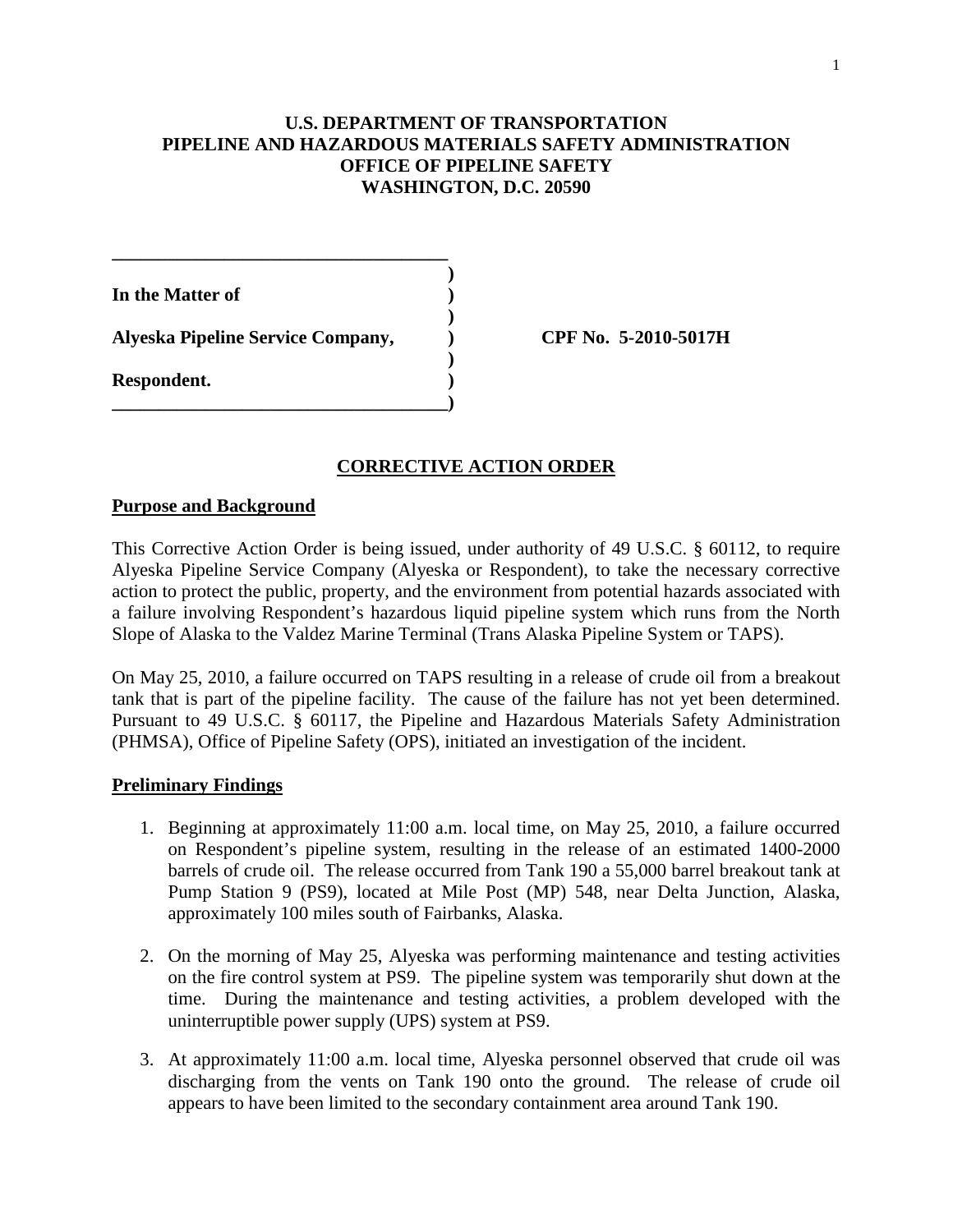- 4. At approximately 11:35 a.m., Alyeska shut down all power to the station to minimize fire risks.
- 5. At approximately 11:50 a.m., Alyeska closed Battery Limit Valve 1 using a portable generator. The closure of this valve prevented oil from the pipeline upstream of PS9 from entering PS9. At approximately 12:16 p.m. Alyeska closed Battery Limit Valve 2 using a portable generator. The closure of this valve prevented oil from the pipeline downstream of PS9 from entering PS9.
- 6. Alyeska reported the accident to the National Response Center at 1:07 p.m. local time on May 25, 2010 (NRC Report No. 941598).
- 7. Alyeska did not report any injuries or fires associated with the release.
- 8. The cause of the failure is unknown and the investigation is ongoing. The preliminary investigation indicates that a failure occurred in the switching equipment that controls electrical power to PS9.
- 9. TAPS originates on the North Slope of Alaska, near Prudhoe Bay, transports crude approximately 800 miles to the south and terminates at the Valdez Marine Terminal. The line crosses rivers, mountains and populated areas. TAPS transports approximately 600,000 barrels of oil per day.
- 10. TAPS was commissioned in 1977 and was constructed from API 5L X-52, 48-inch diameter pipe.
- 11. PS9 is located in close proximity to a High Consequence Area (HCA) as defined in 49 C.F.R. § 195.450.
- 12. PHMSA has investigated safety issues at PS9 in the past, including a 2007 fire at Tank 190.
- 13. Photographs of Tank 190 indicate some structural damage in the upper course of the tank. Detailed examination of Tank 190 has not been performed due to the presence of spilled crude oil in the containment area surrounding the tank, and the potential presence of hazardous, flammable vapors in that area.
- 14. Alyeska reports that Tank 190 will remain out of service for an indeterminate period of time to allow for drain down, inspection and any needed repairs. Alyeska has indicated that it plans to operate TAPS without the overpressure relief capacity provided by Tank 190. Alyeska has indicated that relief capacity can be provided by breakout tanks at other locations along the pipeline.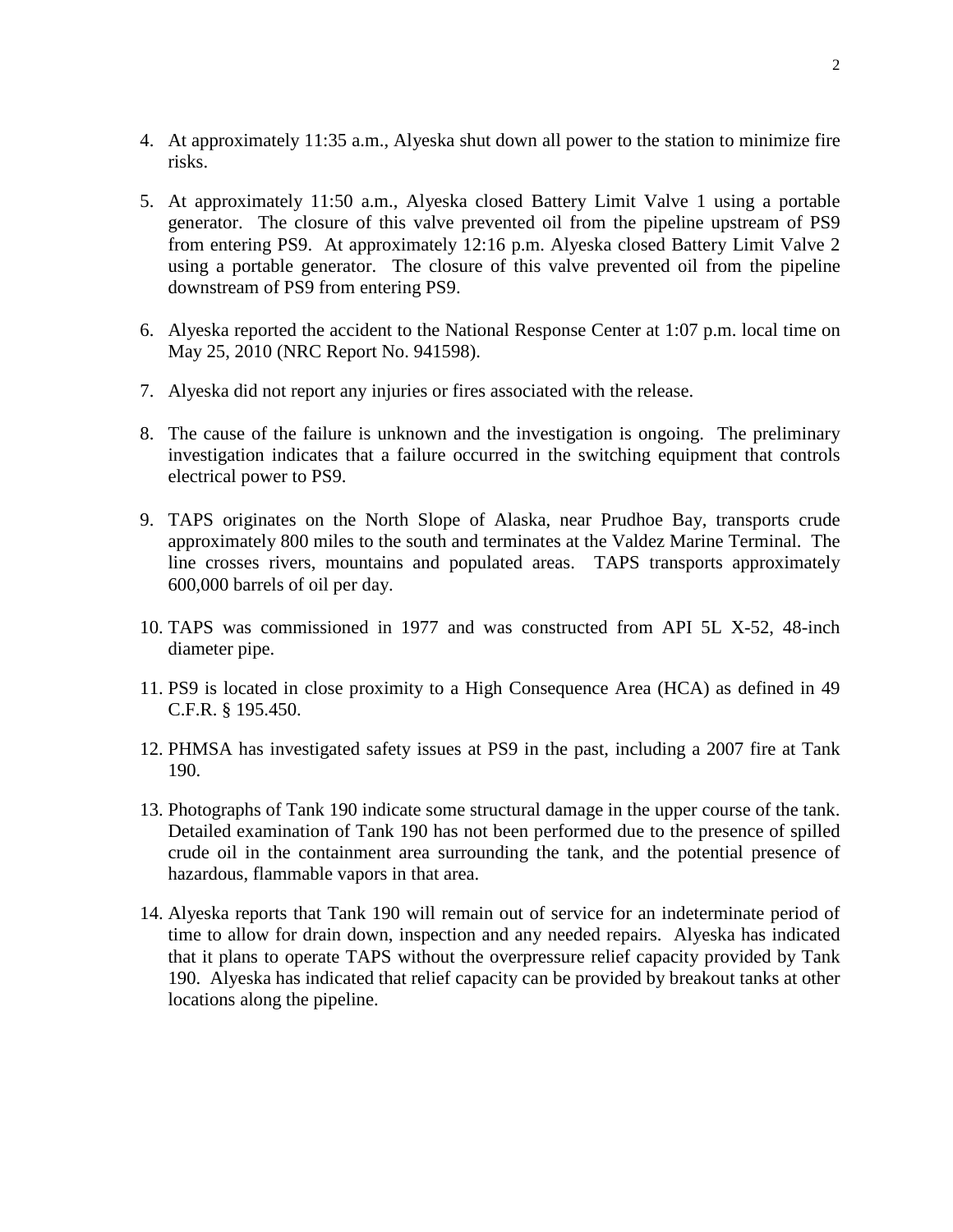#### **Determination of Necessity for Corrective Action Order and Right to Hearing**

Section 60112 of Title 49, United States Code, provides for the issuance of a Corrective Action Order after reasonable notice and the opportunity for a hearing, and may require various corrective actions to be taken, including suspended or restricted use of a pipeline facility, physical inspection, testing, repair, replacement, or other action as appropriate. The basis for making the determination that a pipeline facility is hazardous, requiring corrective action, is set forth both in the above-referenced statute and 49 C.F.R. § 190.233, a copy of which is enclosed.

Section 60112(e), and the regulations promulgated thereunder, provide for the issuance of a Corrective Action Order without prior notice and an opportunity for a hearing upon a finding that failure to issue the order expeditiously will result in likely serious harm to life, property or the environment. In such cases, an opportunity for a hearing will be provided as soon as practicable after the issuance of the order.

After evaluating the foregoing preliminary findings of fact, I find that the operation of TAPS without corrective measures would be hazardous to life, property and the environment.

Additionally, after considering the age of the pipeline facility, the particular circumstances surrounding this failure and crude oil spill, the failure to actuate certain valves around the time of the spill, suspected problems with the PS9 electrical power system, the proximity of the pipeline and breakout tank to an HCA, the hazardous nature of the crude oil being transported, the pressure required for transporting the material when the line is operational, Alyeska's intention to restart the pipeline without the relief capacity provided by Tank 190, the uncertainties as to the cause of the failure, and the ongoing investigation to determine the cause of the failure, I find that a failure to issue this order expeditiously to require immediate corrective action would result in likely serious harm to life, property, and the environment. Accordingly, this Corrective Action Order mandating immediate corrective action is issued without prior notice and opportunity for a hearing. The terms and conditions of this order are effective upon receipt.

Within 10 days of service of this order, Respondent may request a hearing, to be held as soon as practicable, by notifying the Associate Administrator for Pipeline Safety in writing, delivered personally, by mail or by facsimile at (202) 366-4566. The hearing will be held in Anchorage, Alaska or Washington, D.C., on a date that is mutually convenient to PHMSA and Respondent.

After receiving and analyzing additional data in the course of this investigation, PHMSA may identify other corrective measures that need to be taken. Respondent will be notified of any additional measures required and amendment of this order will be considered. To the extent consistent with safety, Respondent will be afforded notice and an opportunity for a hearing prior to the imposition of any additional corrective measures.

### **Required Corrective Action**

Pursuant to 49 U.S.C. § 60112, I hereby order the Alyeska Pipeline Service Company, to immediately take the following corrective actions with respect to TAPS: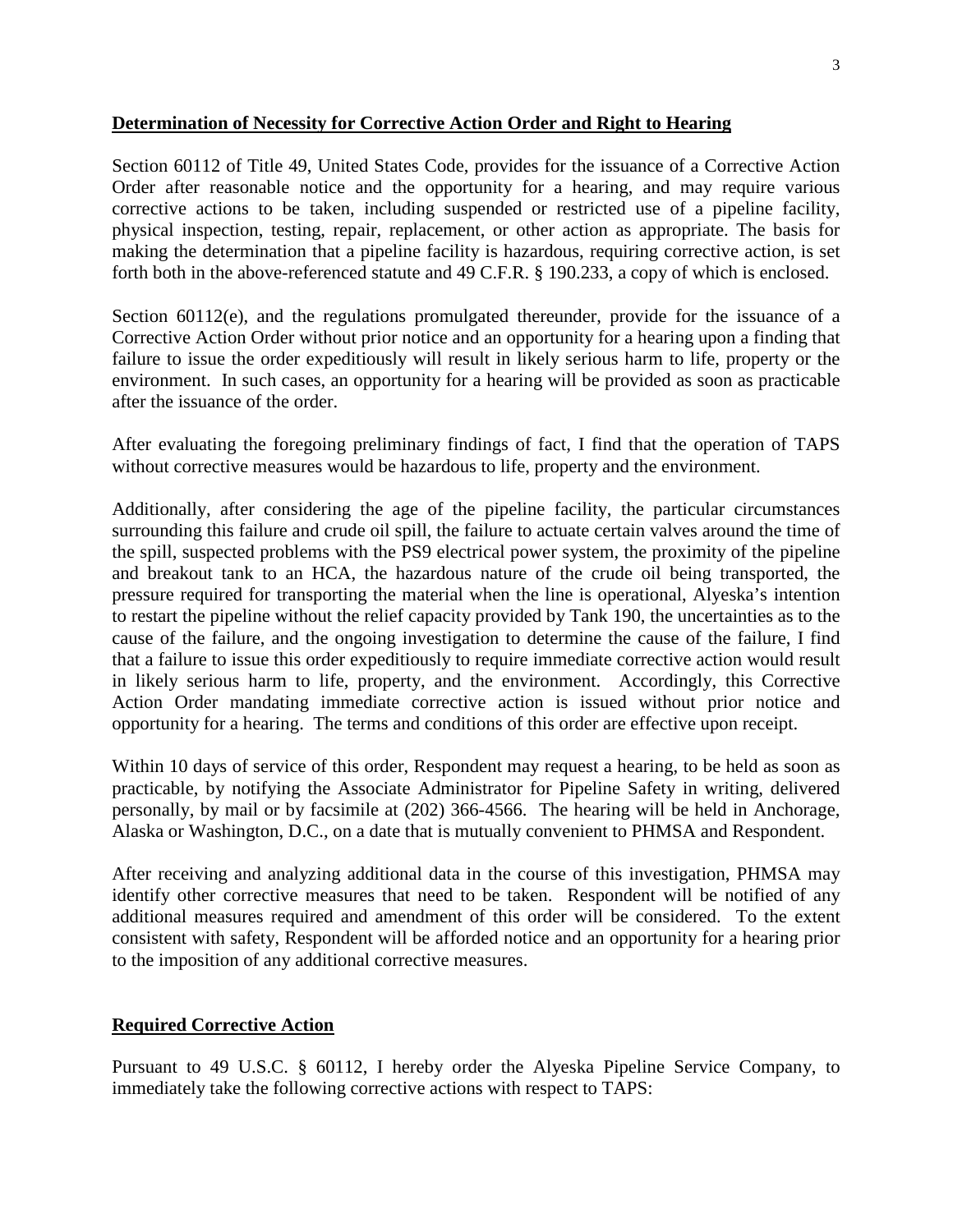- 1. Prior to resuming operation of TAPS, prepare and submit a written re-start plan for prior approval to the Director, Western Region, OPS (Director), Pipeline and Hazardous Materials Safety Administration, 12300 West Dakota Avenue, Lakewood, Colorado 80228. The restart plan shall include, at a minimum, the following elements:
	- a. A temporary operating procedure for restart and operation of TAPS without the use of PS9 relief tankage. The procedures shall include, at a minimum, a listing of all physical (hard) and computer software (soft) pipeline control setpoints that will be altered before restart.
	- b. Demonstrate that the contingency overpressure relief at Pump Station 5 (PS5) will operate in accordance with the temporary operating procedures required by paragraph 1(a), and is otherwise capable of controlling overpressure on TAPS.
	- c. Demonstrate that the System Integrity Pressure Protection System (SIPPS) will be provided with continuous, uninterruptible power and that Alyeska technicians are on location at PS9 24 hours per day, 7 days a week to ensure this.
	- d. The oil movement gradient for operating TAPS, including a listing of critical pinch points, with the PS9 relief system out of service. A critical pinch point is the location on the pipeline where the pressure gradient is close to the MOP of the pipeline.
	- e. Confirm that adjustment to the PS5 overpressure relief setpoint can and will be made within 75 seconds of any idling or shutdown of PS9.
	- f. A daylight restart and at least 12 hours advance notice to local emergency response officials and spill response personnel.
- 2. Obtain written approval to resume operation of TAPS from the Director prior to resuming operation.
- 3. Submit the restart plan and any proposed revisions to such plan to the Director for prior approval. The restart plan described above is incorporated by reference into this order and may be revised by the Director as necessary to incorporate the results of actions undertaken pursuant to this order and whenever necessary to incorporate new information obtained during the failure investigation and remedial activities. The Director may approve plan elements incrementally.
- 4. Implement the restart plan as it is approved by the Director, including any revisions to the plan.
- 5. After restarting the pipeline pursuant to written approval from the Regional Director, and until the Regional Director provides written relief upon request by Alyeska, perform the following activities:
	- a. Monitor Tank 190 containment area for hazardous and/or combustible vapors.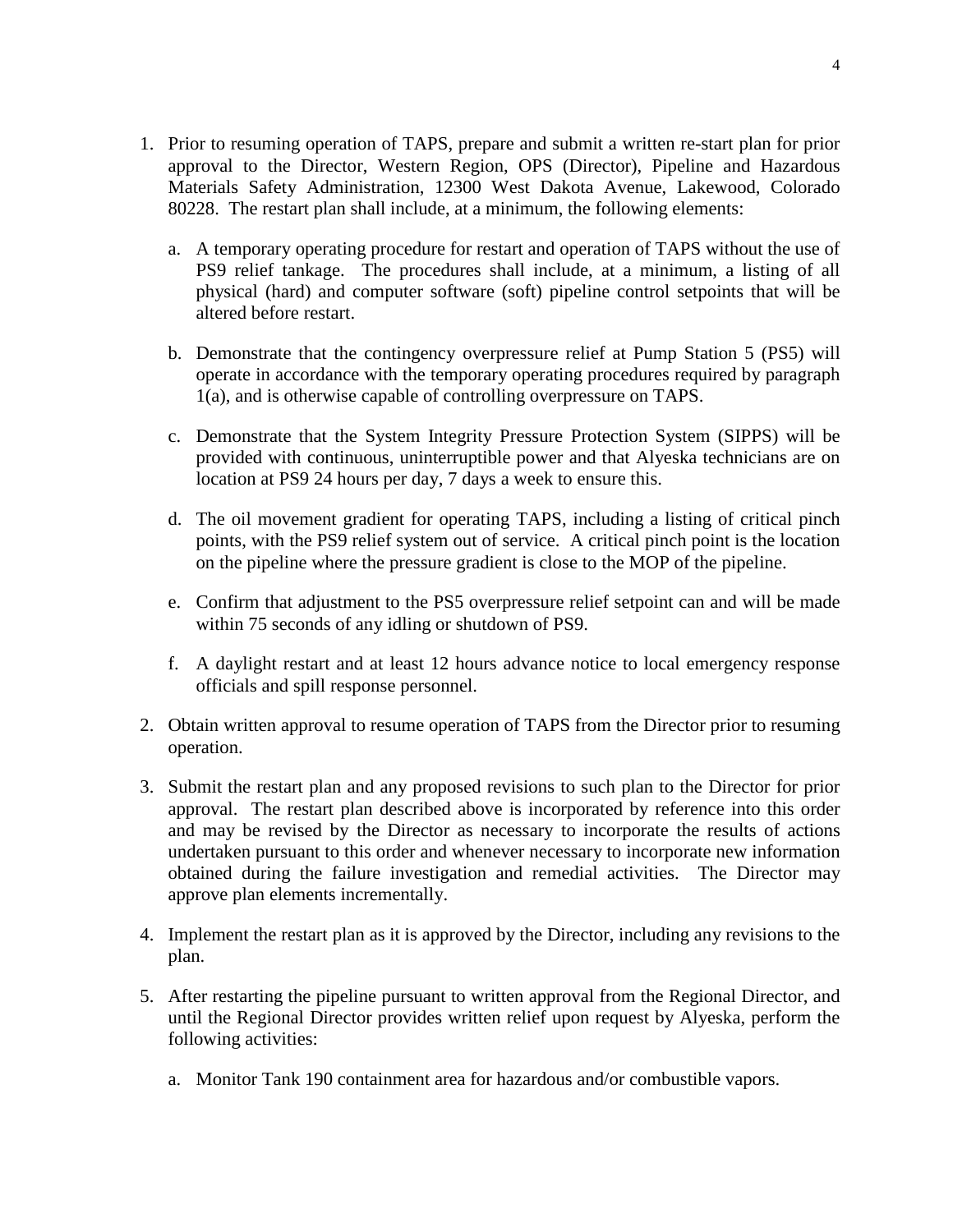b. Locate personnel at PS9 24 hours per day, 7 days per week who are capable of reestablishing PS9 power if it is lost, operating station valves in the event of a power failure or loss of communications with the TAPS Operations Control Center (OCC), and shutting down and isolating PS9. Such personal shall be tested and operator qualified pursuant to 49 C.F.R. Part 195, Subpart G to perform such activities.

c. Locate a minimum of two dedicated, roving observers at PS9. The observers must be on site 24 hours a day, 7 days a week and must inspect PS9 every 30 minutes for leaks and any abnormal operations or activities. The observers must prepare and maintain a written hourly log of their inspections.

d. Submit daily updates to the Western Region Director of any abnormal operations, including, but not limited to any loss of communications or electrical power on TAPS.

- 6. Before putting Tank 190 back into service, conduct and document API 653 inspection of Tank 190. Such inspection shall be performed after draw down of the contents of the tank. Provide the Director, Western Region, with notice of the planned API 653 inspection at least 2 days prior to performing an inspection.
- 7. With respect to each submission that under this order requires the approval of the Regional Director, the Director may: (a) approve, in whole or part, the submission; (b) approve the submission on specified conditions; (c) modify the submission to cure any deficiencies; (d) disapprove in whole or in part, the submission, directing that Respondent modify the submission, or (e) any combination of the above. In the event of approval, approval upon conditions, or modification by the Director, Respondent shall proceed to take all action required by the submission as approved or modified by the Director. If the Director disapproves all or any portion of the submission, Respondent shall correct all deficiencies within the time specified by the Director, and resubmit it for approval.

The Director may grant an extension of time for compliance with any of the terms of this order upon a written request timely submitted demonstrating good cause for an extension.

The actions required by this Corrective Action Order are in addition to and do not waive any requirements that apply to Respondent's pipeline system under 49 C.F.R. Parts 190-199, under any other order issued to Respondent under authority of 49 U.S.C. § 60101 *et seq*., or under any other provision of Federal or State law.

Respondent may appeal any decision of the Director to the Associate Administrator for Pipeline Safety. Decisions of the Associate Administrator shall be final.

Failure to comply with this order may result in the assessment of civil penalties and in referral to the Attorney General for appropriate relief in United States District Court pursuant to 49 U.S.C. § 60120.

The terms and conditions of this Corrective Action Order are effective upon receipt.